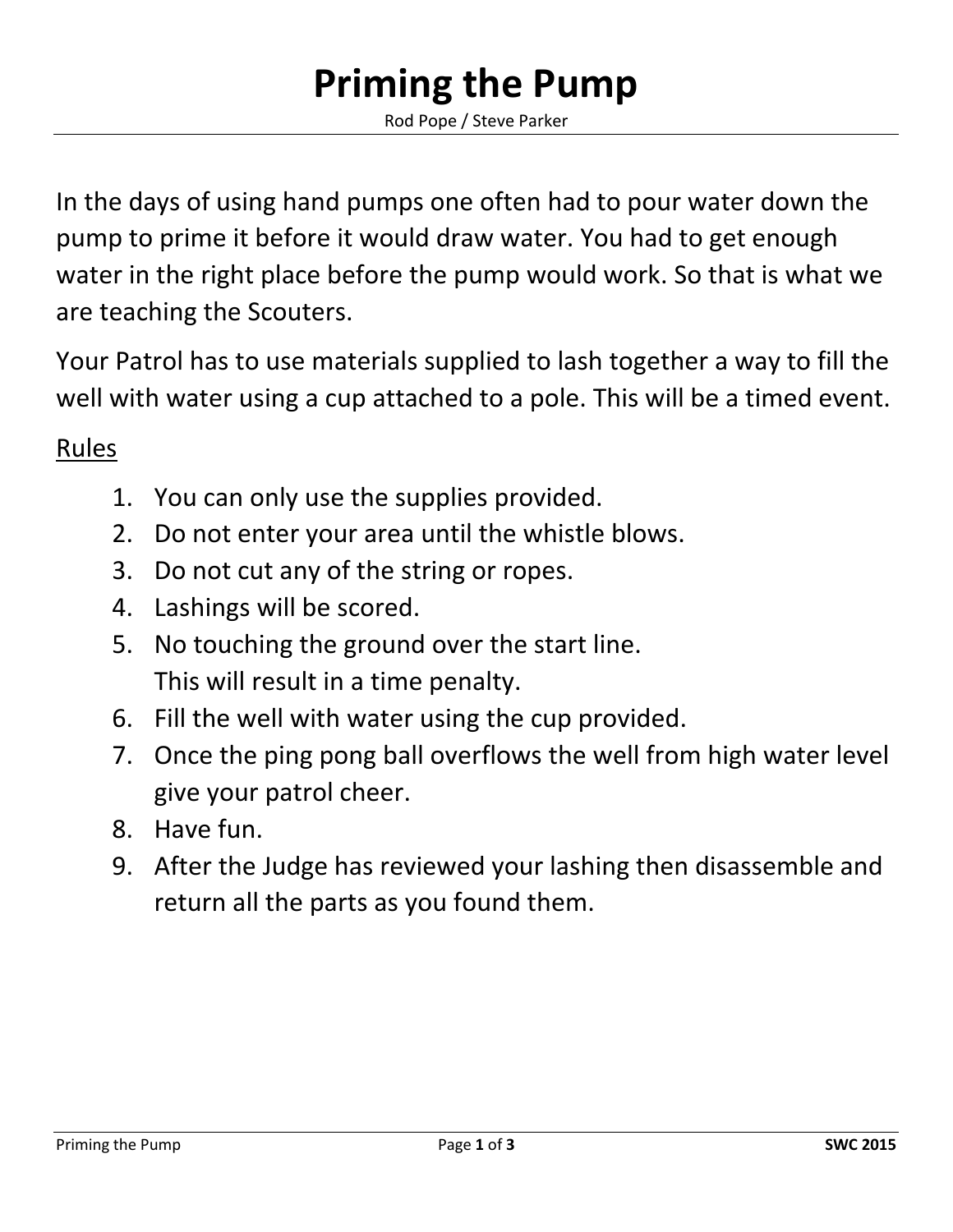## Setup

- 1. Rectangular lanes should be set up with a 20' section for building and a 10' to 15' area for the well.
- 2. A 2 liter soda bottle hot glued to a Frisbee. A gate must be cut near the top of the bottle to allow the ball to exit.
- 3. A ping pong ball and a bucket of supply water.
- 4. Supplies piled up on side of building area.

## Supplies per Patrol

- 1. 4 "closet rods" at 5' each
- 2. 1 plastic cup.
- 3. Varying lengths of rope and string
- 4. A 2 liter soda bottle attached to a base with a gate cut in the bottle for the ping pong ball to exit.
- 5. A Ping pong ball.
- 6. Scoring sheets.
- 7. A watch for timing.
- 8. Twine to set up play area.
- 9. Stakes to secure twine
- 10. 10 buckets or pans for water supply